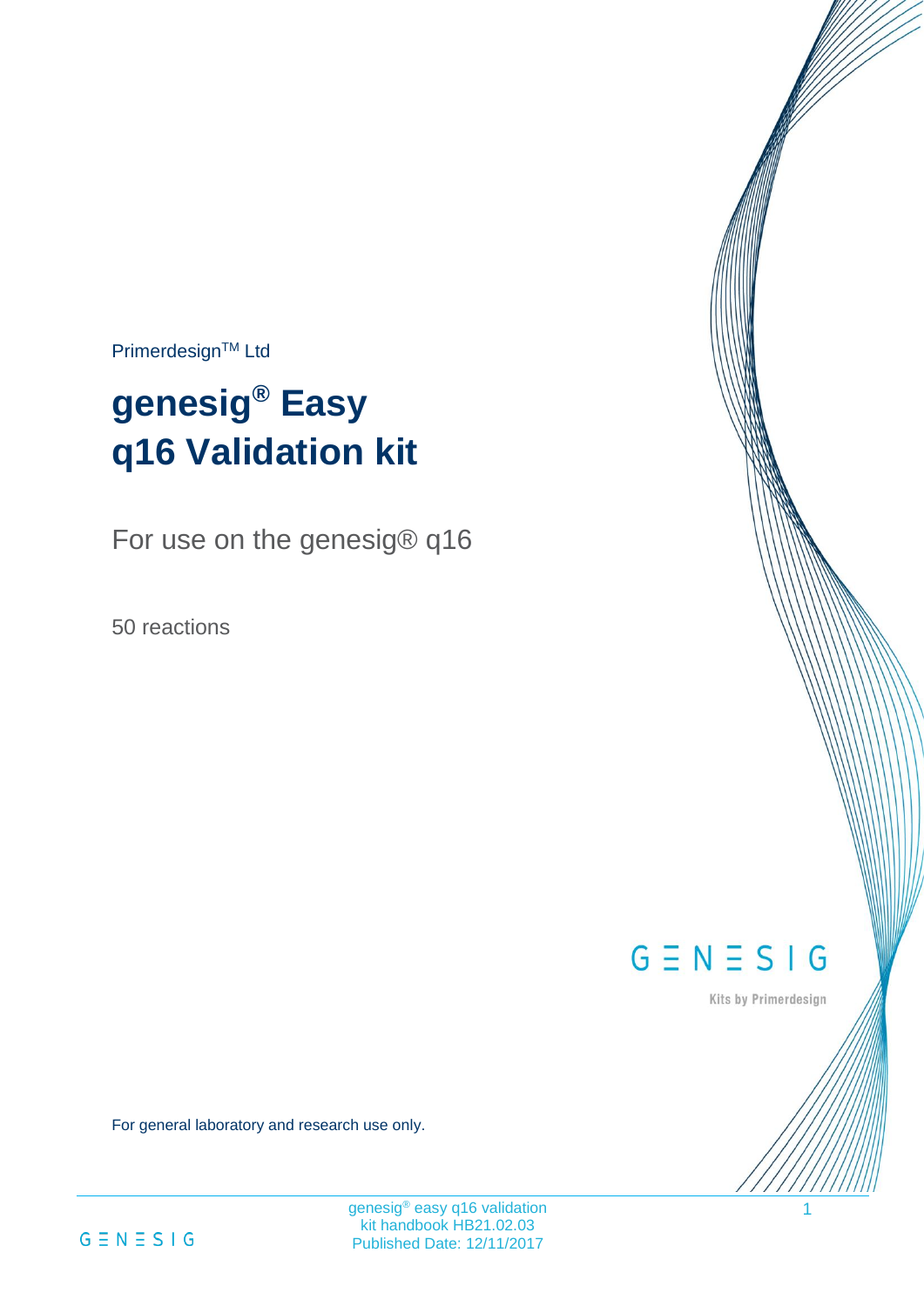# **genesig® Easy: at a glance guide**

#### For each validation test

| Component               | Volume'         | Lab-in-a-box pipette |  |
|-------------------------|-----------------|----------------------|--|
| Validation reaction mix | 10 <sub>µ</sub> |                      |  |
| Validation sample       | 10ul            |                      |  |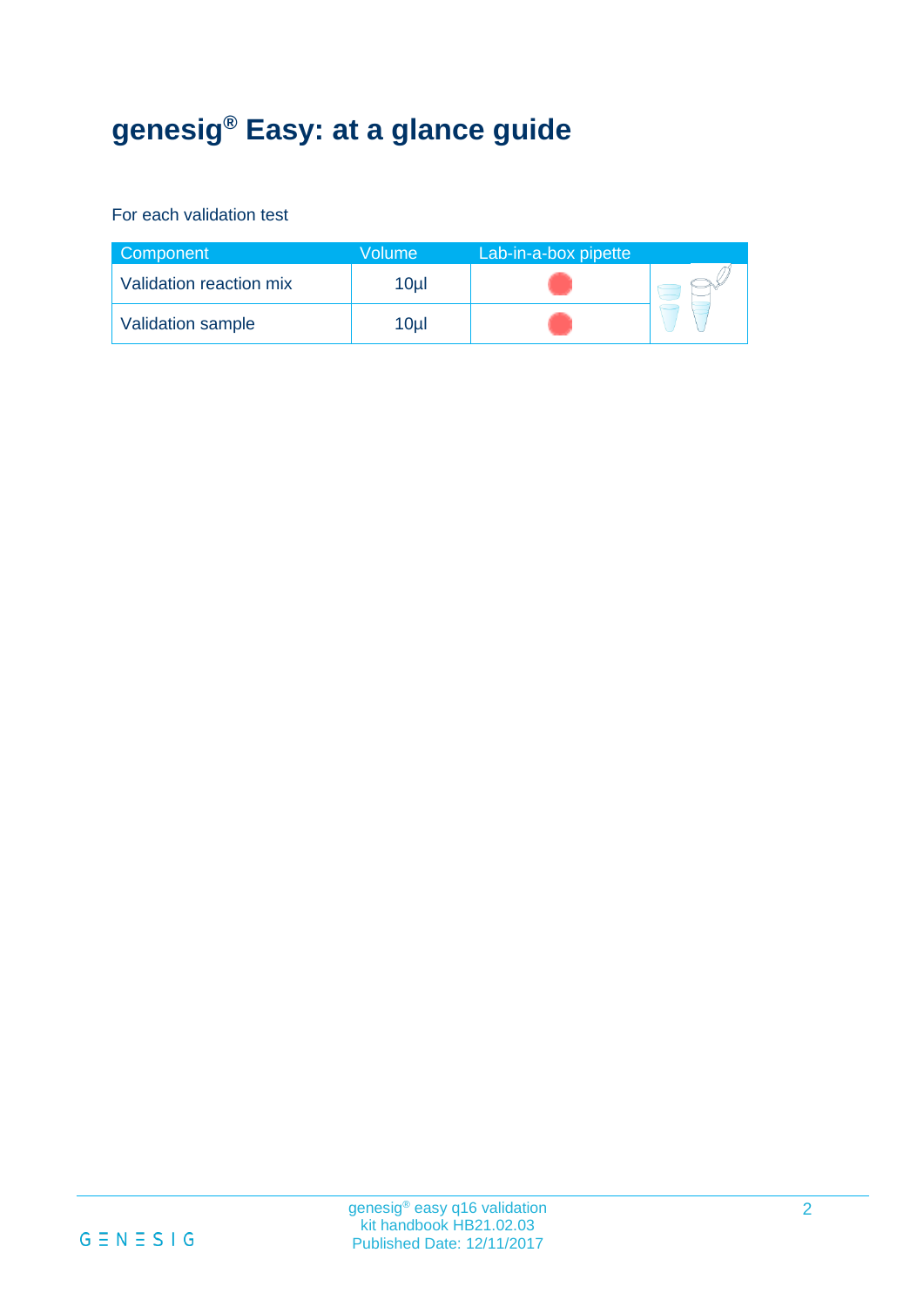### Kit Contents

- **Validation primer/probe mix (BROWN) • Lyophilised oasigTM Master Mix • Lyophilised oasigTM Master Mix resuspension buffer (BLUE) • 4 Validation samples (PURPLE) • Template preparation buffer (YELLOW)**
	- **54 x genesig® q16 reaction tubes**

# **Reagents and equipment to be supplied by the user**

#### **genesig® q16 instrument**

#### **genesig® Lab-In-A-Box**

The genesig Lab-In-A-Box contains all of the pipettes, tips and racks that you will need to use a genesig Easy kit. Alternatively, if you already have these components and equipment these can be used instead.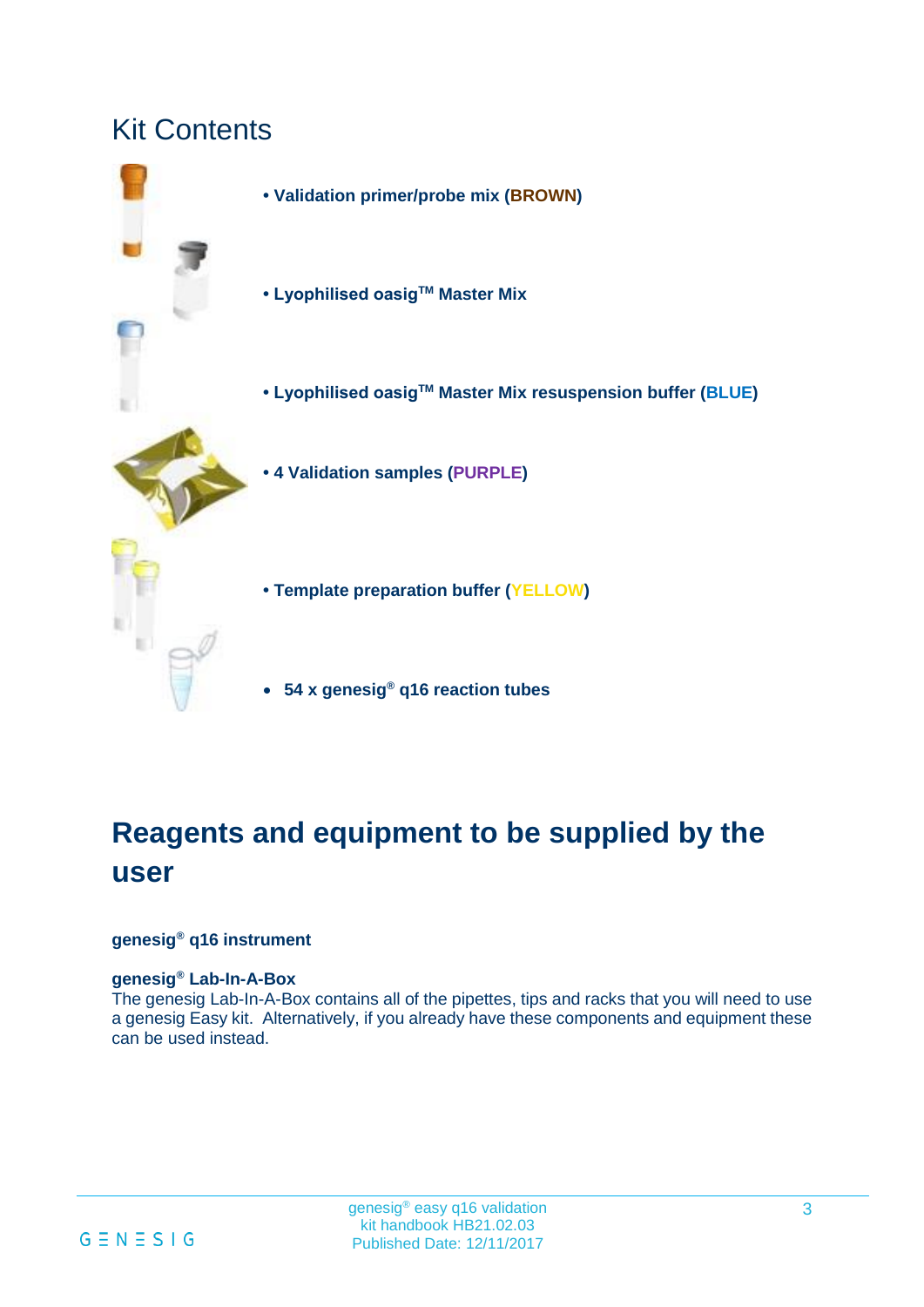# **Kit and test introduction**

This kit is a validation kit for use on the q16 instrument. The core components of this kit are identical to those in the standard genesig EASY kit range.

The kit includes samples that are carefully designed to confirm that the thermal profile and optical capability of your q16 instrument is performing optimally.

Simply use these samples as if it were a "real-world" samples.

The validation is split into 2 tests. The first confirms that the software element of the q16 is performing correctly. The second test confirms that the machine optics are performing optimally.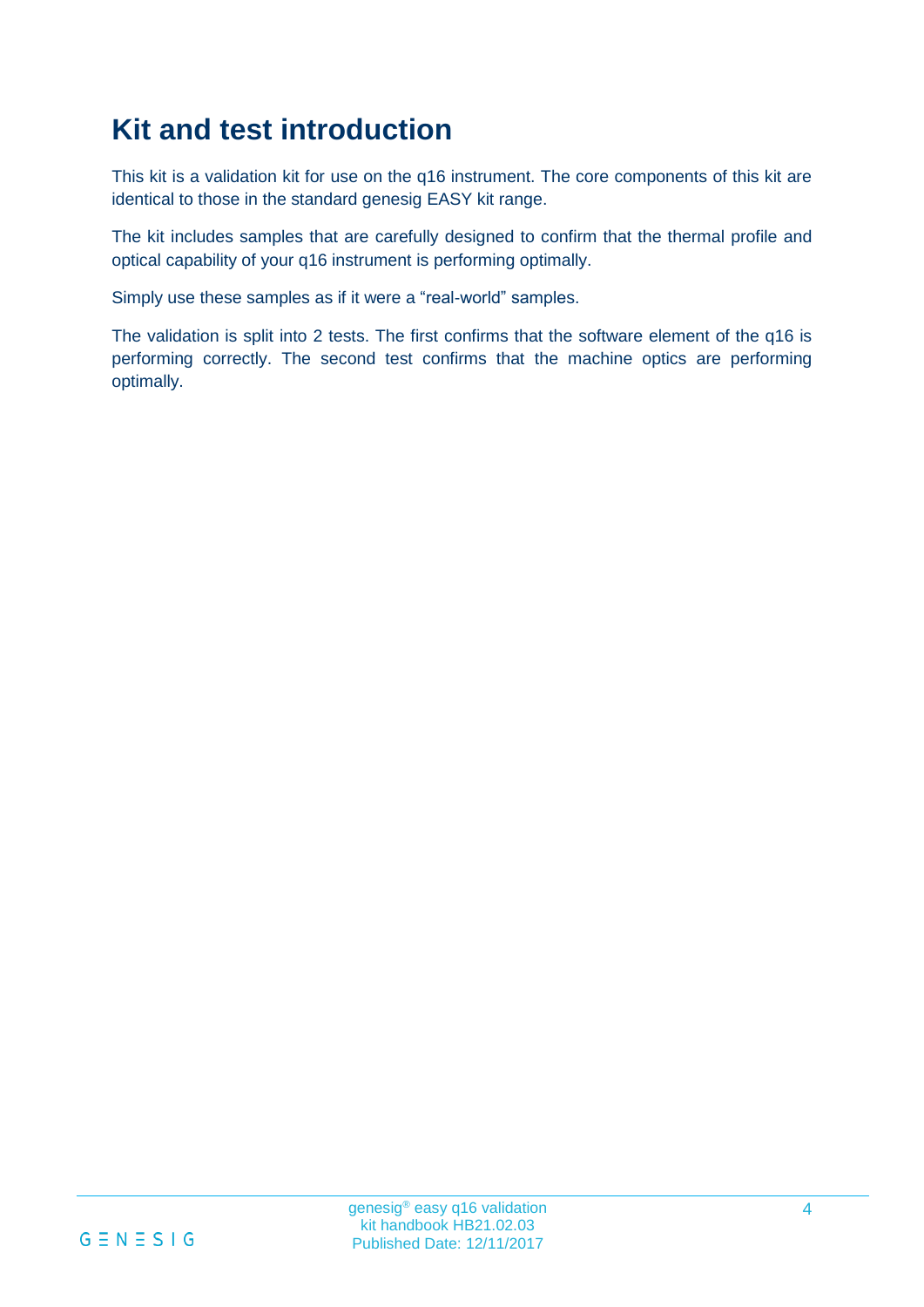### **Step-by-step guide**

### **1. Create your reaction mix**



Use the blue pipette to transfer 500µl\* of the oasig Master Mix resuspension buffer into the tube of lyophilised oasig Master Mix and mix well by **swirling gently**. Then transfer all of that master mix into the brown tube labelled validation primers/probe.

\* Transferring 525µl of the oasig Master Mix resuspension buffer to your oasig Master Mix (instead of the 500µl recommended above) will enable you to take full advantage of the 50 reactions by accounting for the volume losses during pipetting. In order to do so with the genesig Easy fixed volume pipettes use 1 x blue, 2 x red and 1 x grey pipettes to make the total volume. Please be assured that this will not adversely affect the efficiency of the test.

Cap and shake tube to mix. A thorough shake is essential to ensure that all components are resuspended. **Failure to mix well can produce poor kit performance.**

Leave to stand for 5 minutes. Now your reaction mix is ready to use.

Store the reaction mix in the freezer from hereon.

#### Top tip

- Ensure that the reaction mix is mixed thoroughly before each use by shaking.
- Once resuspended do not expose genesig Easy kit to temperatures above -20˚C for longer than 30 minutes at a time.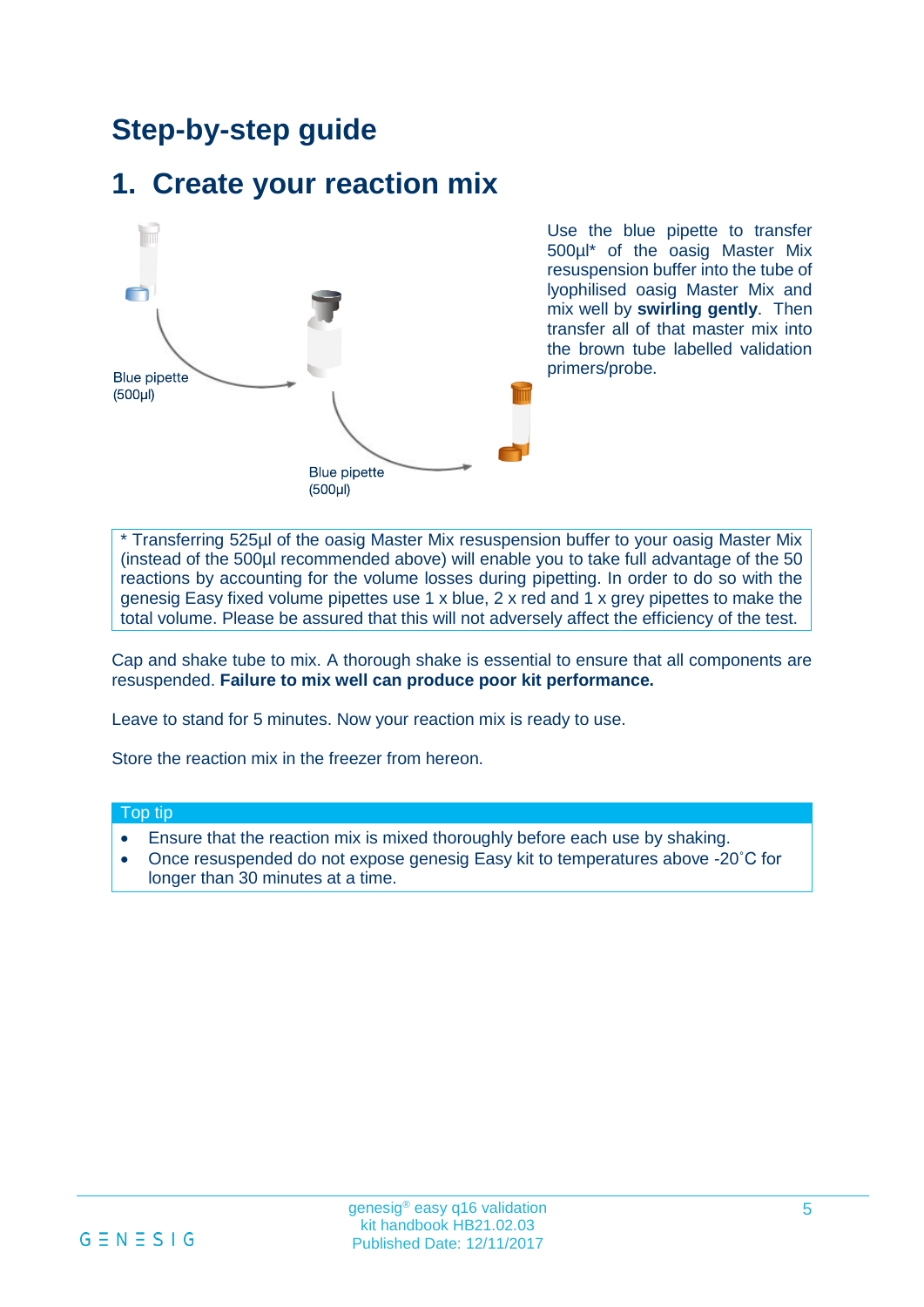### **2. Set up your first validation test**



Using a fresh pipette tip, use the blue pipette to transfer 500µl of template preparation buffer into each of the validation samples supplied (purple). Cap and shake the tubes to mix.



For each of the four validation DNA samples, use the red pipette to combine 10µl of the validation reaction mix with 10µl of validation sample DNA in the reaction tubes provided. In total the validation test requires; 5 tubes containing the validation sample HIGH, 5 tubes containing the validation sample MEDIUM, 5 tubes containing the validation sample LOW and 1 tube containing the validation sample NEG (See table layout in section 3 "running first validation test").

Always change pipette tips between samples.

#### Top tip

- Always pipette the reaction mix directly into the bottom of the tube adding the DNA sample to the side of the tube to reduce the introduction of bubbles.
- Flick the bottom of the tube to remove any bubbles.
- Apply centrifugal force with a sharp wrist action to ensure all solution is at the bottom of the reaction tube.
- You can label the tube lids to aid your reaction setup but avoid labelling tube sides.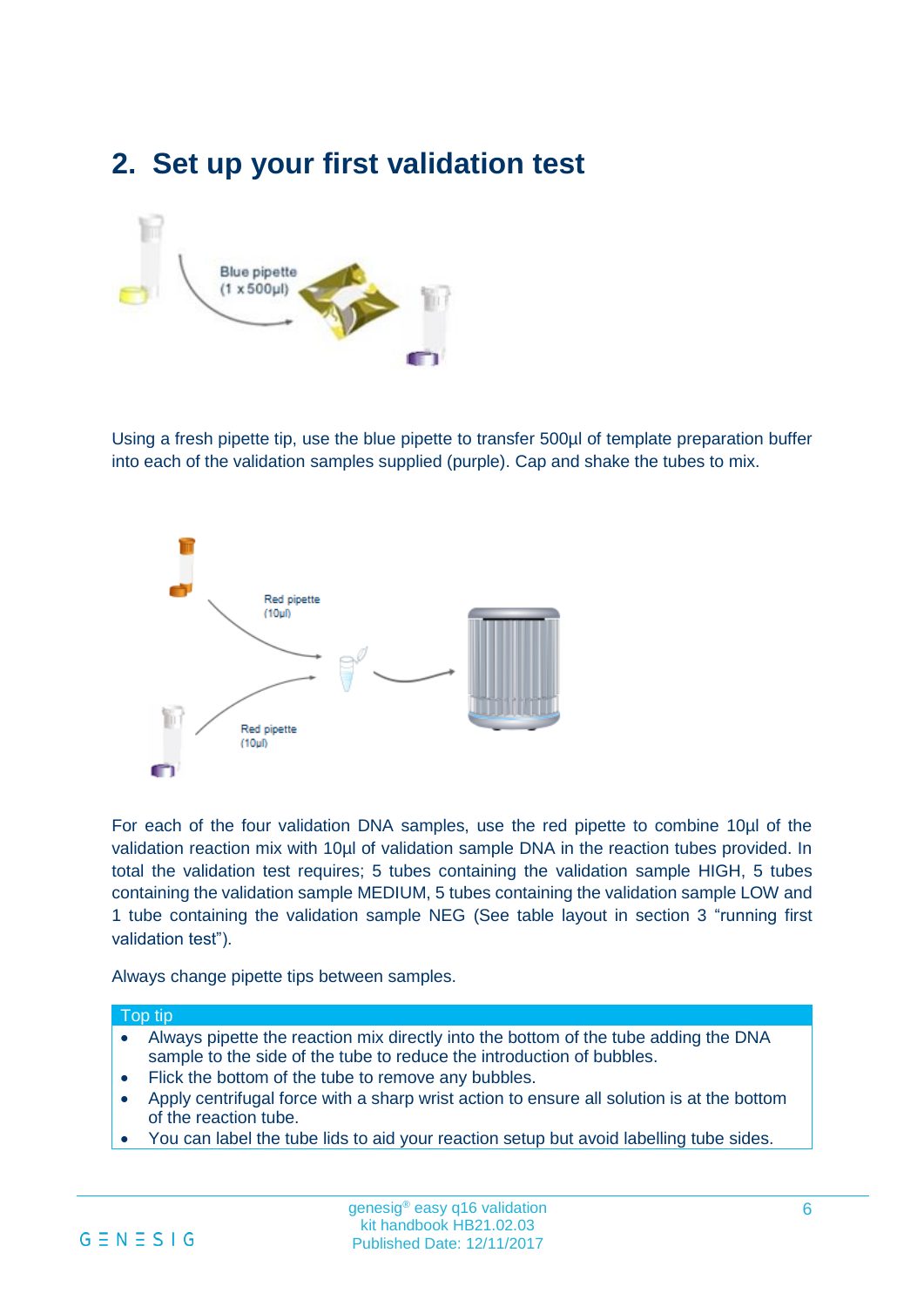### **3. Running the first validation test**

1. Each validation test must be performed as a "Target Detection Test" and every well should contain the following validation samples.

| Well no.       | <b>Sample</b>                 |
|----------------|-------------------------------|
| 1              | <b>Validation sample NEG</b>  |
| $\overline{2}$ | <b>Validation sample HIGH</b> |
| 3              | <b>Validation sample HIGH</b> |
| 4              | <b>Validation sample HIGH</b> |
| 5              | Validation sample HIGH        |
| 6              | <b>Validation sample HIGH</b> |
| $\overline{7}$ | <b>Validation sample MED</b>  |
| 8              | <b>Validation sample MED</b>  |
| 9              | <b>Validation sample MED</b>  |
| 10             | <b>Validation sample MED</b>  |
| 11             | <b>Validation sample MED</b>  |
| 12             | <b>Validation sample LOW</b>  |
| 13             | <b>Validation sample LOW</b>  |
| 14             | <b>Validation sample LOW</b>  |
| 15             | <b>Validation sample LOW</b>  |
| 16             | Validation sample LOW         |

2. Set up the test on the q16 software, place the tubes in the correct positions and start the run.

|                                                                                                          | Unsaved (New Experiment 2<br><b>Open Experiments:</b><br>$\overline{\phantom{a}}$ | <b>B</b> Open<br>Save<br>$\Box$ New                | Save As                      | <b>C</b> Close<br>& Configuration | $G \equiv N \equiv S \mid G$ |
|----------------------------------------------------------------------------------------------------------|-----------------------------------------------------------------------------------|----------------------------------------------------|------------------------------|-----------------------------------|------------------------------|
| <b>Stages:</b>                                                                                           | <b>Setup</b><br><b>Results</b>                                                    |                                                    |                              |                                   |                              |
| <b>Notes</b>                                                                                             |                                                                                   | <b>Samples</b>                                     |                              | <b>Tests</b>                      |                              |
|                                                                                                          | <b>Name and Details</b>                                                           | Color<br>Name                                      | Note                         | Color<br>Name                     | Note                         |
|                                                                                                          | New Experiment 2017-10-26 11:06                                                   | Sample 1                                           | $\ddot{\text{}}$             | Test 1                            | ÷                            |
|                                                                                                          | Kit type: genesig® Easy Target Detection kit                                      | Sample 2                                           |                              |                                   |                              |
|                                                                                                          | Instrument Id.:                                                                   | Sample 3                                           | $\qquad \qquad \blacksquare$ |                                   | $\qquad \qquad \blacksquare$ |
|                                                                                                          | <b>Run Completion Time:</b>                                                       | Sample 4                                           |                              |                                   |                              |
| <b>Notes</b>                                                                                             |                                                                                   | Sample 5                                           |                              |                                   |                              |
|                                                                                                          | A                                                                                 |                                                    | ♦                            |                                   | ♠                            |
|                                                                                                          |                                                                                   |                                                    |                              |                                   |                              |
|                                                                                                          |                                                                                   |                                                    |                              |                                   |                              |
|                                                                                                          |                                                                                   |                                                    | $\overline{\phantom{a}}$     |                                   |                              |
|                                                                                                          | $\overline{\mathbf{v}}$                                                           |                                                    |                              |                                   |                              |
|                                                                                                          |                                                                                   |                                                    |                              |                                   |                              |
|                                                                                                          |                                                                                   |                                                    |                              | Run<br><b>Run Status</b>          |                              |
|                                                                                                          | <b>Test</b><br>Test 1                                                             | Sample                                             | $\blacktriangle$             |                                   |                              |
|                                                                                                          | Test 1                                                                            | <b>Negative Control</b><br><b>Positive Control</b> |                              |                                   |                              |
|                                                                                                          | Test 1                                                                            | Sample 1                                           |                              |                                   |                              |
|                                                                                                          | Test 1                                                                            | Sample 2                                           |                              | Show full log                     |                              |
|                                                                                                          | Test 1                                                                            | Sample 3                                           |                              | <b>Run Control</b>                | ÷                            |
| <b>Well Contents</b><br>Pos.<br>$\mathbf{1}$<br>$\overline{2}$<br>$\overline{\mathbf{3}}$<br>4<br>5<br>6 | Test 1                                                                            | Sample 4                                           |                              |                                   |                              |
| $\overline{7}$                                                                                           | Test 1                                                                            | Sample 5                                           |                              |                                   |                              |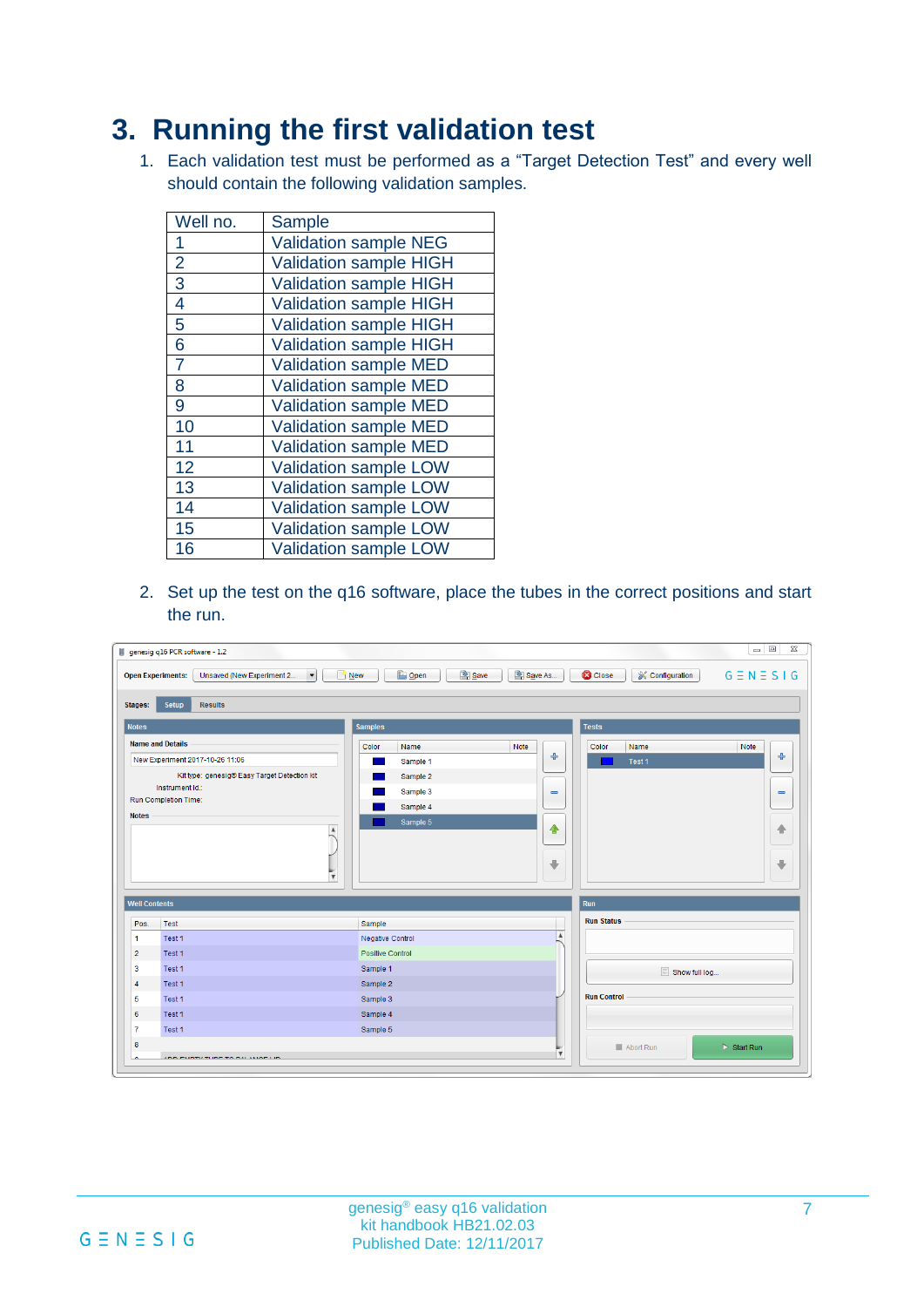# **Data Interpretation**

#### **A positive validation test will produce Cq values that fall within the range mentioned below.**

#### **NOTE: The sample "Status" column is not used during the validation test.**

Cq values can be obtained by clicking on the "Details" tab positioned next to the "Sample Results" displayed above the results table.

| Well no.       | <b>Sample</b>                 | <b>Status</b>   | Cq (Test) | Cq (I.C.)              |  |
|----------------|-------------------------------|-----------------|-----------|------------------------|--|
|                | <b>Validation Sample NEG</b>  | <b>PASS</b>     | n/a       | 24-28                  |  |
| $\overline{2}$ | <b>Validation Sample HIGH</b> | <b>PASS</b>     | $14 - 18$ | 24 to no amplification |  |
| 3              | <b>Validation Sample HIGH</b> |                 |           |                        |  |
| 4              | <b>Validation Sample HIGH</b> | <b>POSITIVE</b> | $14 - 18$ | 24 to no amplification |  |
| 5              | <b>Validation Sample HIGH</b> |                 |           |                        |  |
| 6              | <b>Validation Sample HIGH</b> |                 |           |                        |  |
| 7              | <b>Validation Sample MED</b>  |                 |           |                        |  |
| 8              | <b>Validation Sample MED</b>  |                 |           |                        |  |
| 9              | <b>Validation Sample MED</b>  | <b>POSITIVE</b> | $20 - 24$ | 24 to no amplification |  |
| 10             | <b>Validation Sample MED</b>  |                 |           |                        |  |
| 11             | <b>Validation Sample MED</b>  |                 |           |                        |  |
| 12             | <b>Validation Sample LOW</b>  |                 |           |                        |  |
| 13             | <b>Validation Sample LOW</b>  |                 |           |                        |  |
| 14             | <b>Validation Sample LOW</b>  | <b>POSITIVE</b> | 26-30     | 24-28                  |  |
| 15             | <b>Validation Sample LOW</b>  |                 |           |                        |  |
| 16             | <b>Validation Sample LOW</b>  |                 |           |                        |  |

**If a well produces a Cq value outside of the pass range above this is a failed validation test. In this eventuality, please contact your Primerdesign representative for further advice.**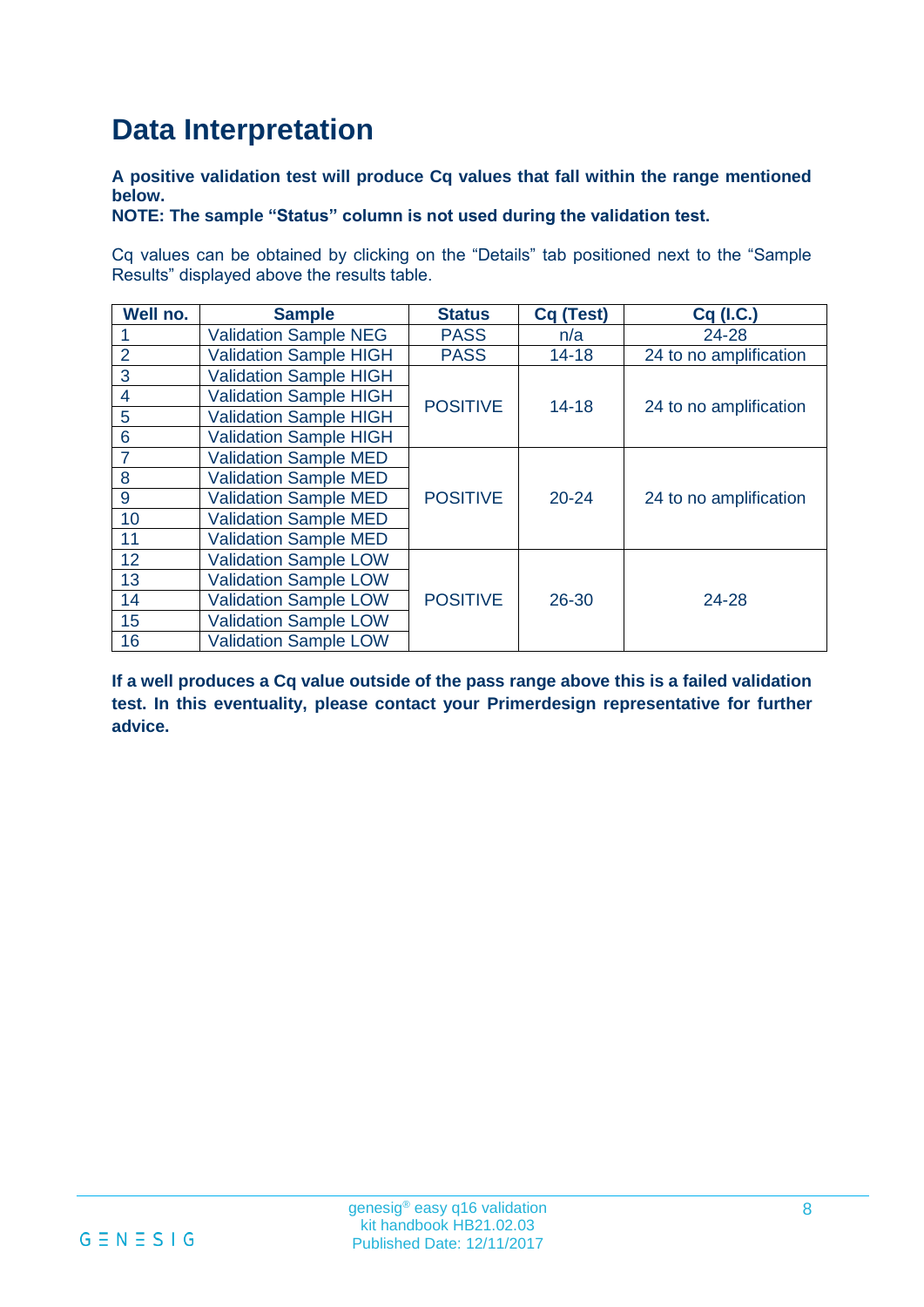### **4. Set up your second validation test**



For the second validation test, only the validation sample LOW is required. Use the red pipette to combine 10µl of the validation reaction mix.

#### Top tip

- Always pipette the reaction mix directly into the bottom of the tube adding the DNA sample to the side of the tube to reduce the introduction of bubbles.
- Flick the bottom of the tube to remove any bubbles.
- Apply centrifugal force with a sharp wrist action to ensure all solution is at the bottom of the reaction tube.
- You can label the tube lids to aid your reaction setup but avoid labelling tube sides.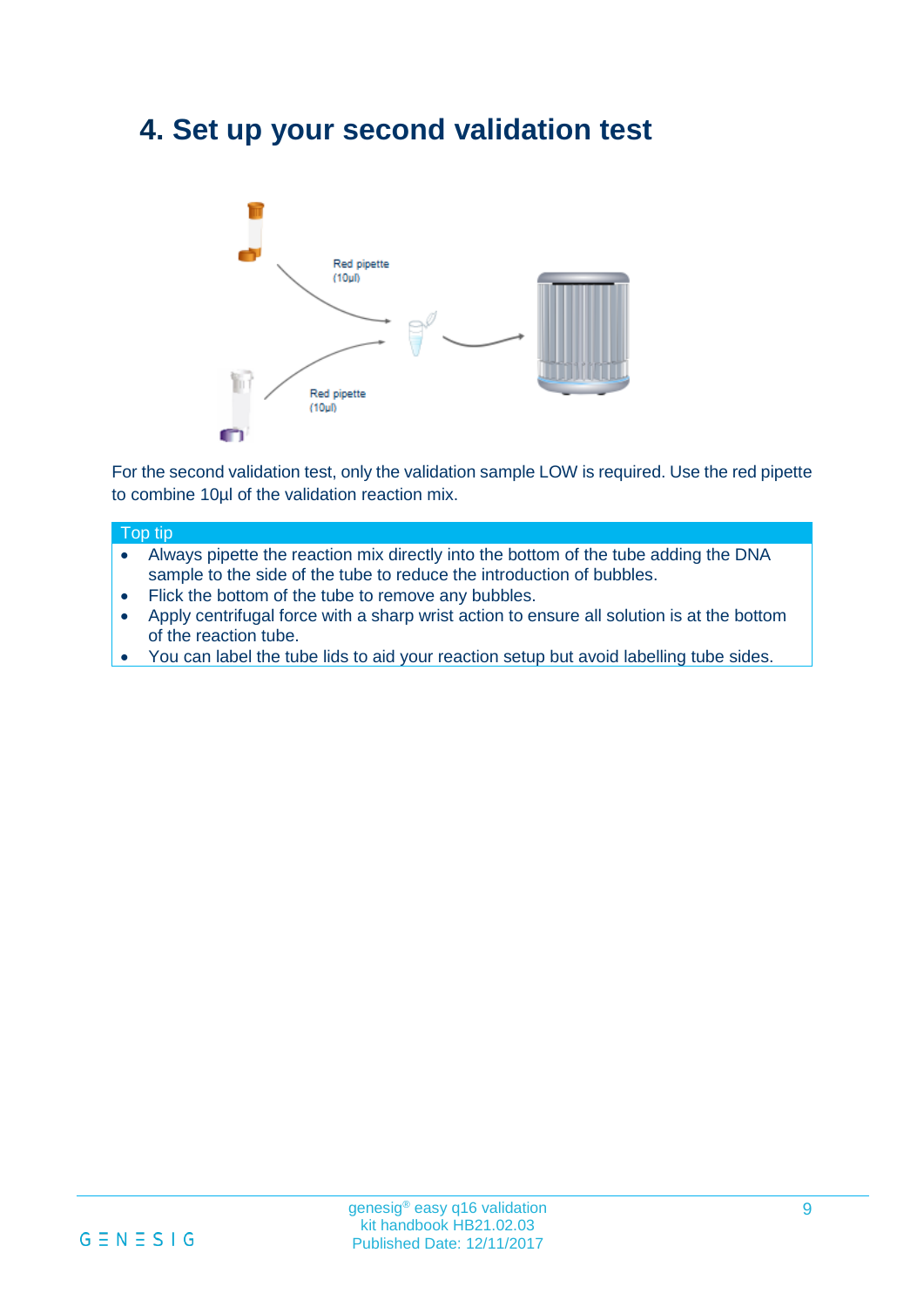### **5. Running the second validation test**

1. Each validation test must be performed as a "Target Detection Test" and every well should contain the same validation sample.

| Well no.       | <b>Sample</b>                |
|----------------|------------------------------|
| 1              | <b>Validation sample LOW</b> |
| $\overline{2}$ | <b>Validation sample LOW</b> |
| 3              | <b>Validation sample LOW</b> |
| 4              | <b>Validation sample LOW</b> |
| 5              | Validation sample LOW        |
| 6              | <b>Validation sample LOW</b> |
| $\overline{7}$ | <b>Validation sample LOW</b> |
| 8              | Validation sample LOW        |
| 9              | <b>Validation sample LOW</b> |
| 10             | <b>Validation sample LOW</b> |
| 11             | <b>Validation sample LOW</b> |
| 12             | <b>Validation sample LOW</b> |
| 13             | <b>Validation sample LOW</b> |
| 14             | <b>Validation sample LOW</b> |
| 15             | <b>Validation sample LOW</b> |
| 16             | <b>Validation sample LOW</b> |

2. Set up the test on the q16 software, place the tubes in the correct positions and start the run.

|                      | $\overline{\phantom{a}}$<br>Unsaved (New Experiment 2<br><b>Open Experiments:</b> | <b>B</b> Open<br>Save<br>$\Box$ New | Save As                      | <b>C</b> Close<br>& Configuration | $G \equiv N \equiv S \mid G$ |
|----------------------|-----------------------------------------------------------------------------------|-------------------------------------|------------------------------|-----------------------------------|------------------------------|
| <b>Stages:</b>       | <b>Results</b><br><b>Setup</b>                                                    |                                     |                              |                                   |                              |
| <b>Notes</b>         |                                                                                   | <b>Samples</b>                      |                              | <b>Tests</b>                      |                              |
|                      | <b>Name and Details</b>                                                           | Color<br>Name                       | Note                         | Color<br>Name                     | Note                         |
|                      | New Experiment 2017-10-26 11:06                                                   | Sample 1                            | 常                            | Test 1                            | $\div$                       |
|                      | Kit type: genesig® Easy Target Detection kit                                      | Sample 2                            |                              |                                   |                              |
|                      | Instrument Id.:                                                                   | Sample 3                            | $\qquad \qquad \blacksquare$ |                                   | $\qquad \qquad \blacksquare$ |
|                      | Run Completion Time:                                                              | Sample 4                            |                              |                                   |                              |
| <b>Notes</b>         | $\blacktriangle$                                                                  | Sample 5                            | €                            |                                   | 4                            |
|                      | $\overline{\mathbf{v}}$                                                           |                                     | $\oplus$                     |                                   | d                            |
| <b>Well Contents</b> |                                                                                   |                                     |                              | Run                               |                              |
| Pos.                 | Test                                                                              | Sample                              |                              | <b>Run Status</b>                 |                              |
| $\mathbf{1}$         | Test 1                                                                            | Negative Control                    | $\blacktriangle$             |                                   |                              |
| $\overline{2}$       | Test 1                                                                            | <b>Positive Control</b>             |                              |                                   |                              |
| $\overline{3}$       | Test 1                                                                            | Sample 1                            |                              | Show full log                     |                              |
| 4                    | Test 1                                                                            | Sample 2                            |                              |                                   |                              |
| 5                    | Test 1                                                                            | Sample 3                            |                              | <b>Run Control</b>                |                              |
| 6                    | Test 1                                                                            | Sample 4                            |                              |                                   |                              |
|                      | Test 1                                                                            | Sample 5                            |                              |                                   |                              |
| $\overline{7}$       |                                                                                   |                                     |                              |                                   |                              |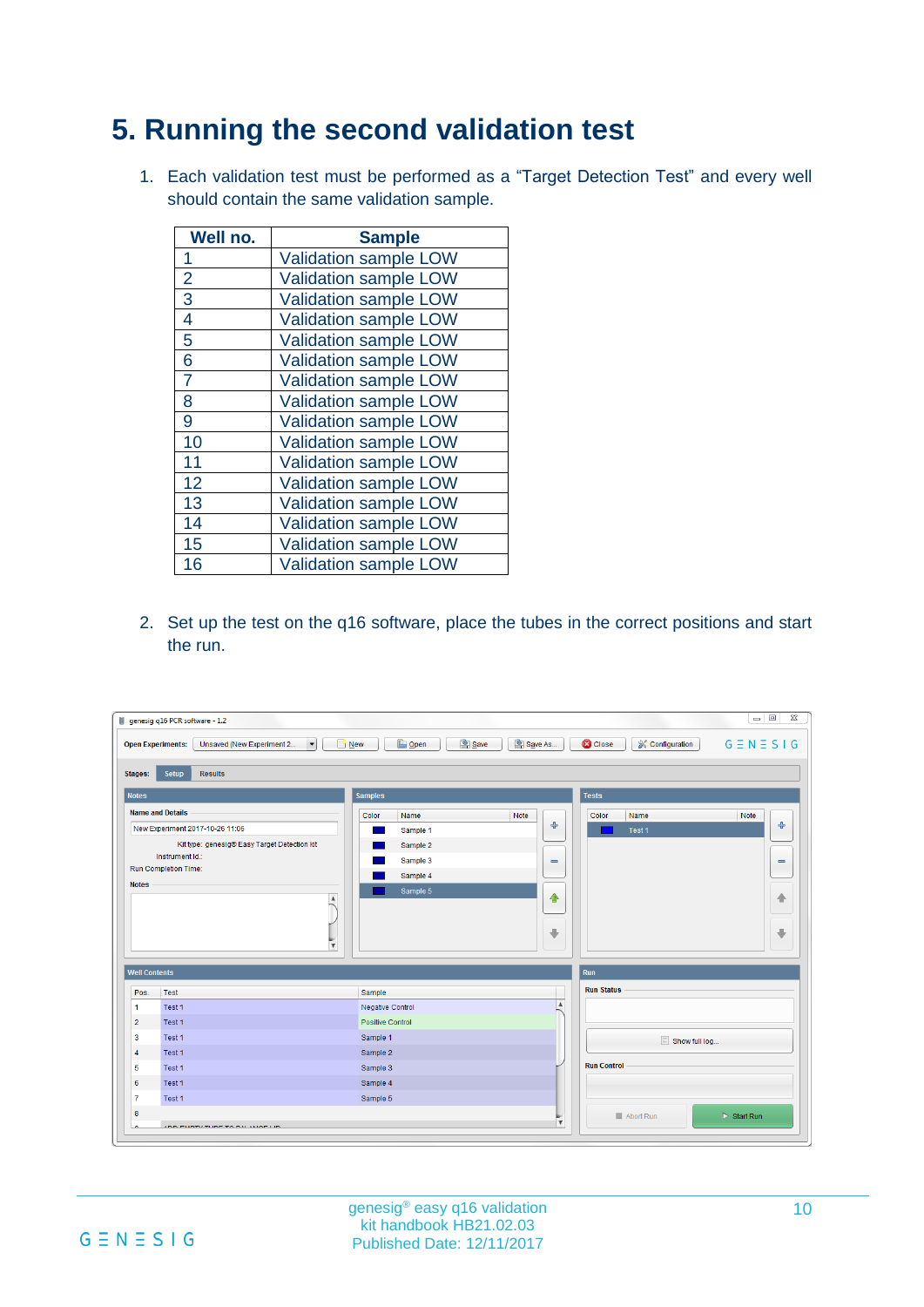# **Data Interpretation**

**A positive validation test will produce Cq values that fall within the range mentioned below.**

**NOTE: The sample "Status" column is not used during the validation test.**

Cq values can be obtained by clicking on the "Details" tab positioned next to the "Sample Results" displayed above the results table.

| <b>Well</b>    | <b>Sample</b>    | <b>Status</b>                                                                               | Cq (Test) | Cq (I.C.) |
|----------------|------------------|---------------------------------------------------------------------------------------------|-----------|-----------|
| no.            |                  |                                                                                             |           |           |
|                | Negative control | <b>FAIL</b>                                                                                 | 26-30     | 24-28     |
| $\overline{2}$ | Positive control | <b>FAIL</b>                                                                                 | 26-30     | 24-28     |
| 3              | Sample 1         |                                                                                             |           |           |
| 4              | Sample 2         |                                                                                             |           |           |
| 5              | Sample 3         |                                                                                             | 26-30     |           |
| 6              | Sample 4         |                                                                                             |           |           |
| $\overline{7}$ | Sample 5         |                                                                                             |           |           |
| 8              | Sample 6         | <b>TEST</b><br><b>CONTAMINATED</b><br>/ TEST FAILED<br><b>AND IS</b><br><b>CONTAMINATED</b> |           | 24-28     |
| 9              | Sample 7         |                                                                                             |           |           |
| 10             | Sample 8         |                                                                                             |           |           |
| 11             | Sample 9         |                                                                                             |           |           |
| 12             | Sample 10        |                                                                                             |           |           |
| 13             | Sample 11        |                                                                                             |           |           |
| 14             | Sample 12        |                                                                                             |           |           |
| 15             | Sample 13        |                                                                                             |           |           |
| 16             | Sample 14        |                                                                                             |           |           |

**If a well produces a Cq value outside of the pass range above this is a failed validation test. In this eventuality, please contact your Primerdesign representative for further advice.**